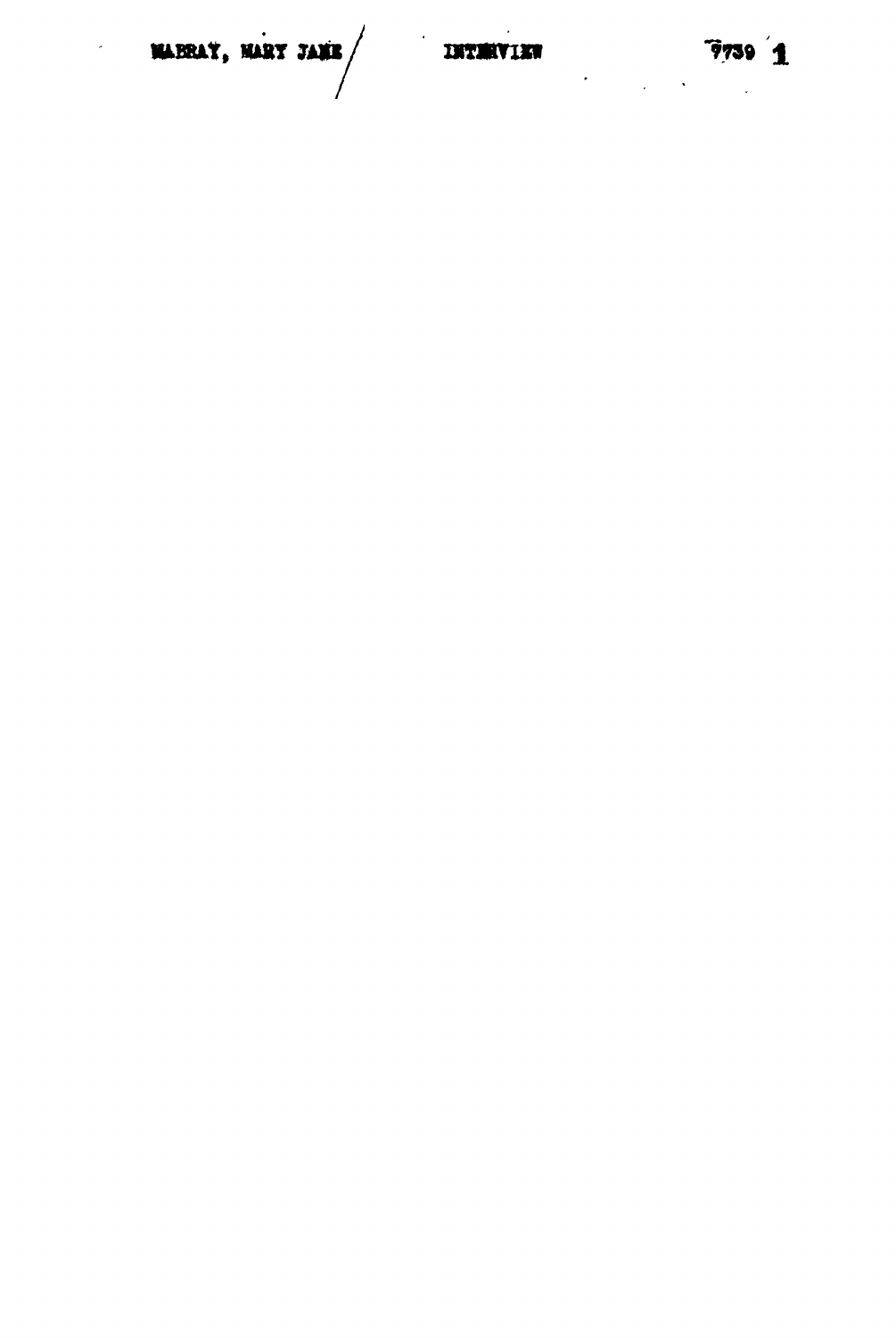i

**Xannie Loo Burns? Interviewer, J. S. Clark, Supervisor, Indian-pioneer History S-149, Oot. 4, 1937.**

> **Interview with**  $\begin{array}{ccc}\n\bullet & \bullet & \bullet \\
> \bullet & \bullet & \bullet\n\end{array}$ **Mary Jane Mabray.**  $\qquad \qquad \&$ <br>**Whenever, Okla.**

 $\frac{1}{\lambda}$ 

**preached there and the Indians attended and there was** an interpreter who translated the sermon into their  $/$ and then translated what the Indians said for us.

the first time that we were invited to one of their **the first time, that we were invited to one of their feasts, I did not know what was expected of me, so we invited some of our friends from Baxter Springs** We went and took our dinner and put it with the dinners of the Indiana.

The railroad switch was about three quarters of a mile east of where Wyandotte now is.

"HE MISSION BUILDINGS.

The Quakers were conducting a Boarding School here for the Indian Children. Dr. Kirk had come soon after we did. He was assisted by Miss Lizzie Test.

≫